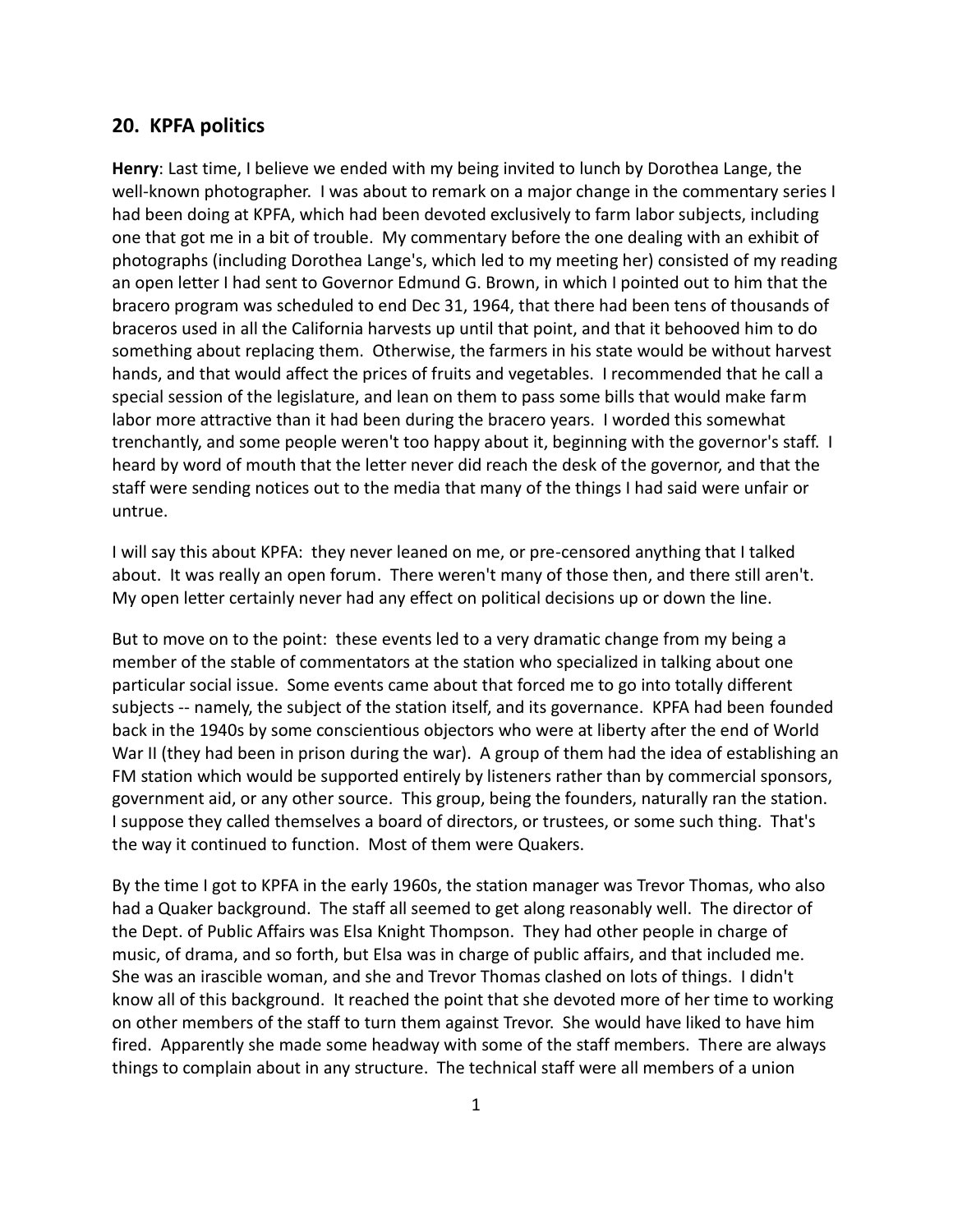called the National Association of Broadcast Engineers and Technicians.

Well, Trevor fired Elsa. She really wanted to become the station manager, if you want to know the background. She had the support of these people, but they didn't have a vote. There was still a self-appointed Board of Trustees over everything else -- a self-perpetuating Board, really. They were not subject to any constituency. Elsa, of course, was a member of the union. It wasn't limited to engineers and technicians, despite the name of the union. Other staff members were free to join, and I guess most or all of them did. Elsa's power within the local was so great that she was able to prevail upon the majority of them to go on strike. First time in the history of KPFA, and as it has turned out through the years, the last -- only it was not the last [*laugh*].

I was very interested in this development. I felt it was very unfortunate, that it was not really a question of either/or, black or white, that there was something missing from the whole structure of KPFA, which I thought might really be the heart of the problem. That is, that there was really a third party involved, who had nothing whatever to do with this contest between labor and management. That was the program contributors and the subscribers (or listeners), who had nothing whatever to say about this contest between the other two factions.

So, on Apr 03, 1964, I deviated for the first time from my usual subject of agricultural labor, and did a commentary upon KPFA and its very nature, entitled "Communication without representation". All of us in the commentary series were, of course, volunteers -- we got paid nothing, and served entirely at the pleasure of those above us in the hierarchy -- namely, Elsa at the level immediately above us, and above her was the station manager. It had absolutely nothing to do with the objective quality of our comments, or how well we might be thought of by the listeners who were "paying the freight" for the entire operation. At this point, I didn't have any recommendations for how to deal with this problem as I saw it. I left it open, and ended the commentary by asking people to write to me if they thought I had [*unintelligible*] ... question, and if they had any suggestions.

Well, a number of them did, and I took it upon myself to answer each one of them, and suggest that we meet together and kick around ideas as to how the subscribers (that's what they were called) could become more involved in the station. Up until that time, they weren't involved at all, except for paying their monthly dues. I can't recall how much the dues were; it was very modest. About 20 of them replied, and we set up a meeting at the home of one of them. On Apr 15, we had our first subscribers meeting. I didn't think that it was incumbent upon us, or even helpful, to take a stand on one side or the other of the conflict between labor and management, or in the strike. I thought that our job was to think of some positive role that the subscribers themselves could play to help with the general direction of the station, in the area of quality. One of the things that occurred to me was that people could prepare sample tapes of their own voices commenting on issues of interest to them, because there were a number of issues that were not covered by the current crop of commentators. A number of the current commentators were, in fact, getting long in the tooth and were beating dead horses. For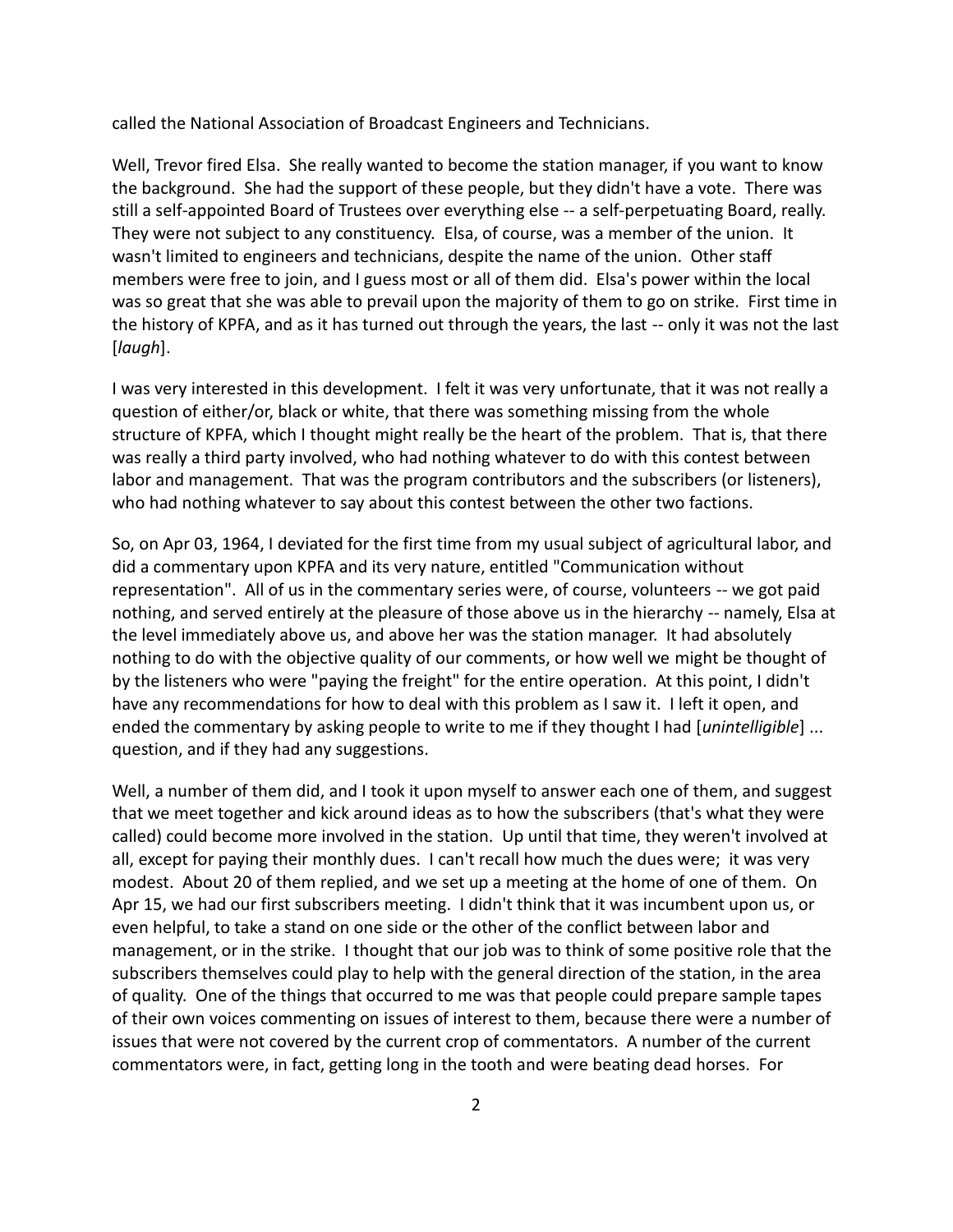example, the fellow who liked to talk about the single tax movement, which had died about a half century earlier [*general laughter*].

Other people at the meeting thought of various actions we might take. Somebody suggested that a fund be set up to give fellowships to people who might want to do a special program, a "documentary in sound" of some important subject, or whatever. Somebody suggested that we needed to have a few spokespersons appointed from within our group of ~20 people, and somebody suggested me. Nobody else seemed interested in taking the lead, so I accepted, temporarily at least. The whole thing was to be conditional on how it might go as time went by. A name was adopted which made it all sound temporary: "Subscribers Interim Committee", or "SIC" for short, which of course has a Latin equivalent.

This was pretty foolish on my part, because I already had so many things going. I was already chairman of the organization called Citizens for Farm Labor, and usually editor of each issue of the magazine we produced, although sometimes I had a guest editor. I had the commentary series on KPFA. I had two families -- one in Berkeley, one in Martinez. I should have said that I just couldn't do it. I guess the group would have had to select somebody else, or maybe forget the whole thing.

In addition to all those extracurricular activities, I had a full-time job at the State Dept. of Public Health. In fact, that job was becoming more and more interesting and important to me. Dr. Breslow, whom I've mentioned before, had succeeded in getting funding to set up on a regular basis a unit within the department which he called the "Medical Care Studies Unit". That was a subject of great importance to me because I had a Master's degree from the School of Public Health at UC Berkeley. I had been able to talk the Head of that unit, another public health physician named Bruce Walter, into an idea of mine. It was a follow-up to and enlargement upon a little project that we had been fooling around with for several months: how much were people over 65 having to spend out of pocket for their health care, if they didn't have health insurance?

Kaiser already existed at that time, but a lot of people were not covered by health insurance. Those people were, in theory, entitled to health care at county facilities (clinics or hospitals), but those facilities were often of substandard quality, they were inconveniently located and the people didn't have transportation, etc. It was therefore a fact -- everybody knew it -- that they frequently had to spend money out of pocket, but nobody knew how much, for what purposes, etc. Up to that point, we had had to rely on a ragtag assortment of sources and try to put them all together into a whole, which was very unsatisfactory and very inaccurate.

I had the idea of selecting a community of a manageable size, and with a reasonably good representation of people over 65. Instead of going with the vagaries of a sample, we would interview every person in the community who was over 65, and get their story. By doing some research with the most recent census available, I thought that the town of Capitola, in Santa Cruz County, was just about the right size to be manageable, and had a nice representation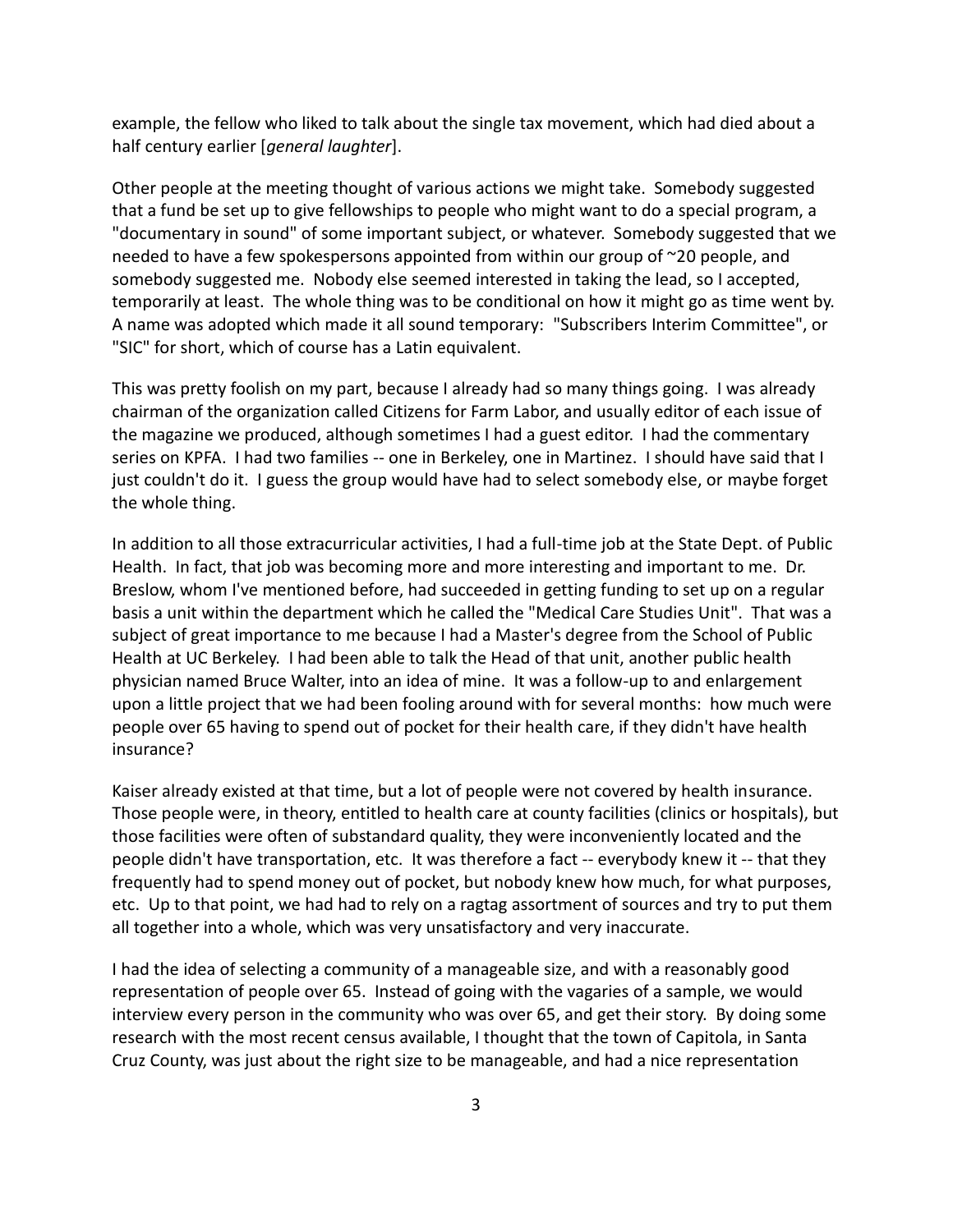group of the elderly, some of whom would be on public assistance and some not, etc. We wouldn't bother with a sample; we'd try to get 'em all.

I laid this idea before my immediate supervisor, Bruce Walter, and he loved it. Then we had to sell it to Dr. Breslow. As long as he had some money in the kitty, he went along with it also. Anyway, that was also on my plate along with all the extracurricular activities.

Speaking of my family obligations, we were now in the month of May, and lo and behold I was about to become a father again. On May 30, my youngest child -- a daughter! -- named Dorothy was born. Driving back and forth between Martinez and Berkeley, and then between Martinez and Santa Cruz, got to be a bit much. More than a bit much -- I had to begin thinking of moving to Berkeley.

Back to the subject of the Subscribers Interim Committee. At the second meeting we held, the people who had come the first time were still interested, and we now had ~50 people -- once again, just to exchange ideas. Some strong ideas began to emerge, in the form of what might be called the Berkeley left wing. I think they were all former Trotskyites, or Maoists, or Stalinists, or [*chuckle*] one stripe or another of authoritarian personalities. I laugh, but it wasn't a laughing matter to those who were trying to start organizations in Berkeley which were relatively liberal in the best sense of the word, meaning "open" -- open-minded, open to possibilities, open to suggestions -- rather than based on fixed ideas. The left-wingers were the death of many and many a Berkeley organization, such as the Berkeley Co-op. Now that I look back on it, I didn't know all this at the time. The thing that saved KPFA since its founding by the handful of Quaker conscientious objectors was that the decision-making was done by this self appointed and self-perpetuating group of people who agreed on one thing, which was that they weren't rigid ideologues beholden to any particular political agenda.

To make a long story short, the Subscribers Interim Committee was taken over by the red-hots - another term that some of us used to refer to these people. One of them was a program contributor on KPFA itself. His program was slightly different from the commentary series. This fellow, whose name was William Mandel, had taught himself Russian, and subscribed to Pravda, Izvestia, and other Russian publications. He had a half-hour program rather than the 15 minutes that I and the other commentators were allowed, and he was on every week rather than once a month. So, he was one of the red-hots. He had an acolyte -- a follower -- named Jeremy Jenkin, who had no attachment to the station but was ideologically attached to Mandel. The two of them became real powers among the Subscribers Interim Committee, and were able to dominate. They were very articulate, persuasive, and persistent. I just could not see myself turning from all my other obligations to engage in this fight. So I resigned, and within a month or so the Subscribers Interim Committee went out of existence.

I had followed up my initial commentary about the KPFA situation with a couple of further commentaries on the subject of organizational democracy. I felt liberated from any necessity of continuing as a commentator on a single subject, *i.e.*, farm labor. I had never signed a contract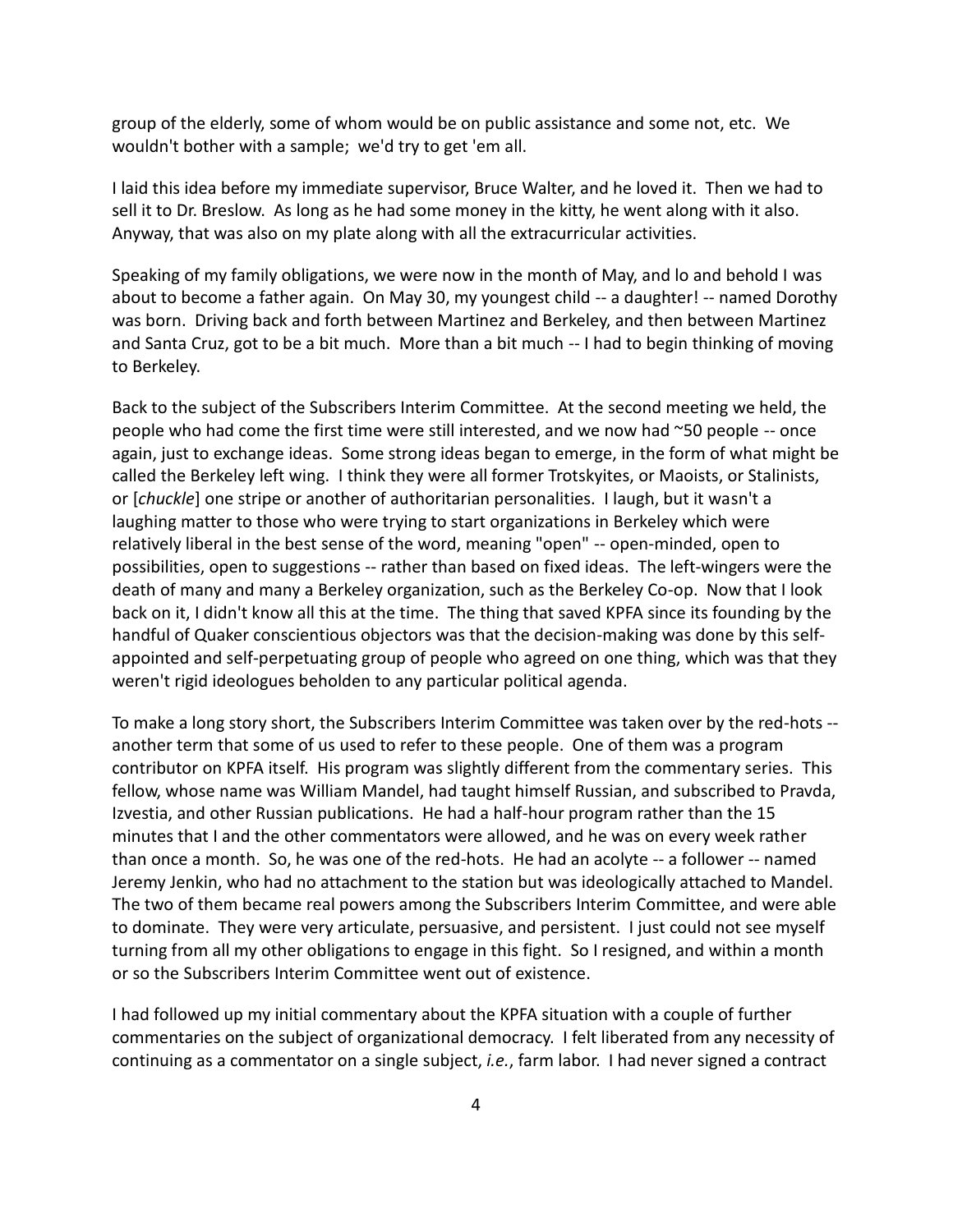saying that I would be identified as a specialist in such a way. I took it upon myself to commenting about various things. I began having an announcer on the station staff introduce me at the beginning of each commentary as a social analyst, or something very broad like that. At the end of each commentary, I had the announcer issue an invitation to any listener who would like a copy of my script to write to me c/o KPFA Berkeley. People started doing so. There came a time after a few months of this that the little announcer's squib at the end got lost, and for several months I didn't get any letters. I didn't know why. I started telling the listeners at the end, myself, that if they were interested they could get a copy of the script by writing to me at my PO Box. So, the letters started coming in again.

I think I've come to the end of what I wanted to say tonight. Any questions, comments, or criticisms?

**David**: The Vietnam war was going on by this time, right?

**Henry**: Oh, very much so.

**David**: Did you comment on that?

**Henry**: Wait a minute. It was not going on "very much so". It was going on. We're talking about 1964.

**David**: U.S. involvement hadn't started yet? Was it ramping up?

**Henry**: There were several thousand troops there. But it was not the subject of demonstrations or anything like that, at this point. We've gone up to May 1964. To get ahead of ourselves a bit, around Sep 1964 all hell broke loose on the Berkeley campus. The free speech movement began. That will be part of my discussion next time. That was nothing like the Vietnam demonstrations, although they were certainly powerful in Berkeley. Vietnam had a lot to do with the fact that LBJ didn't run for President in 1968. He would certainly have done so, and would have been overwhelmingly re-elected, if it hadn't been for Vietnam. That war was almost as disastrous as the one in Iraq, but not quite.

**Eugene**: What happened with the strike at KPFA?

**Henry**: The strike was resolved by the Board of Trustees, which as I mentioned was not elected, but they were all-powerful in their own way. They ordered management to give the union whatever it wanted.

**David**: Was the union striking for any issue other than the firing of Elsa Knight Thompson?

**Henry**: I can't recall the details.

**David**: Did she get reinstated?